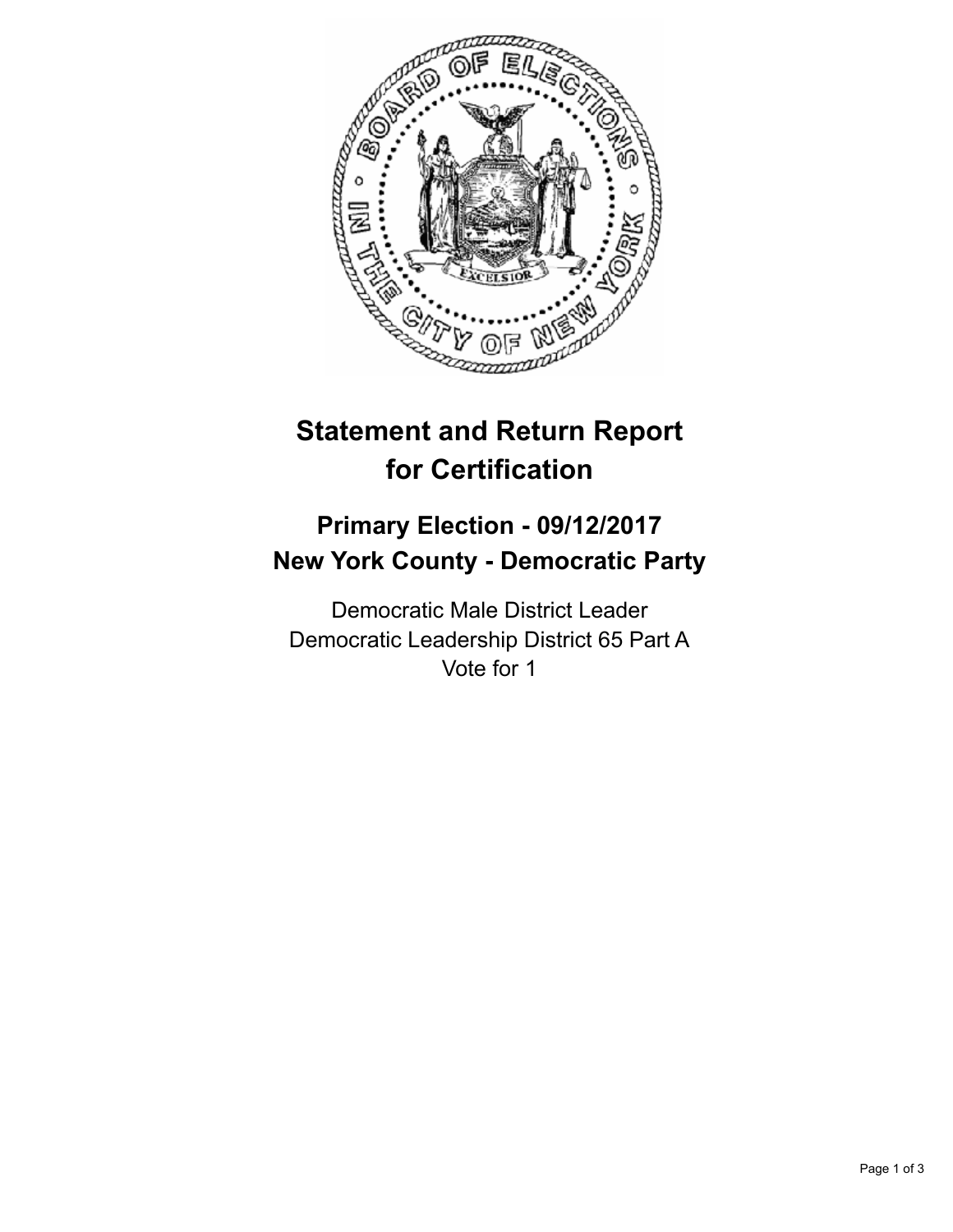

## **Assembly District 65**

| PUBLIC COUNTER                                           | 2,435 |
|----------------------------------------------------------|-------|
| <b>MANUALLY COUNTED EMERGENCY</b>                        | 0     |
| ABSENTEE / MILITARY                                      | 44    |
| <b>AFFIDAVIT</b>                                         | 15    |
| <b>Total Ballots</b>                                     | 2,494 |
| Less - Inapplicable Federal/Special Presidential Ballots | 0     |
| <b>Total Applicable Ballots</b>                          | 2,494 |
| <b>LEE BERMAN</b>                                        | 1,271 |
| <b>JACOB J. GOLDMAN</b>                                  | 919   |
| ARJEN SINGH (WRITE-IN)                                   | 1     |
| ROBERT E. CRUZ (WRITE-IN)                                | 1     |
| TEDDY BORITZ (WRITE-IN)                                  | 1     |
| TISA LA PADILA (WRITE-IN)                                | 1     |
| UNATTRIBUTABLE WRITE-IN (WRITE-IN)                       | 2     |
| VAYLATEENA JONES (WRITE-IN)                              | 1     |
| <b>Total Votes</b>                                       | 2,197 |
| Unrecorded                                               | 297   |